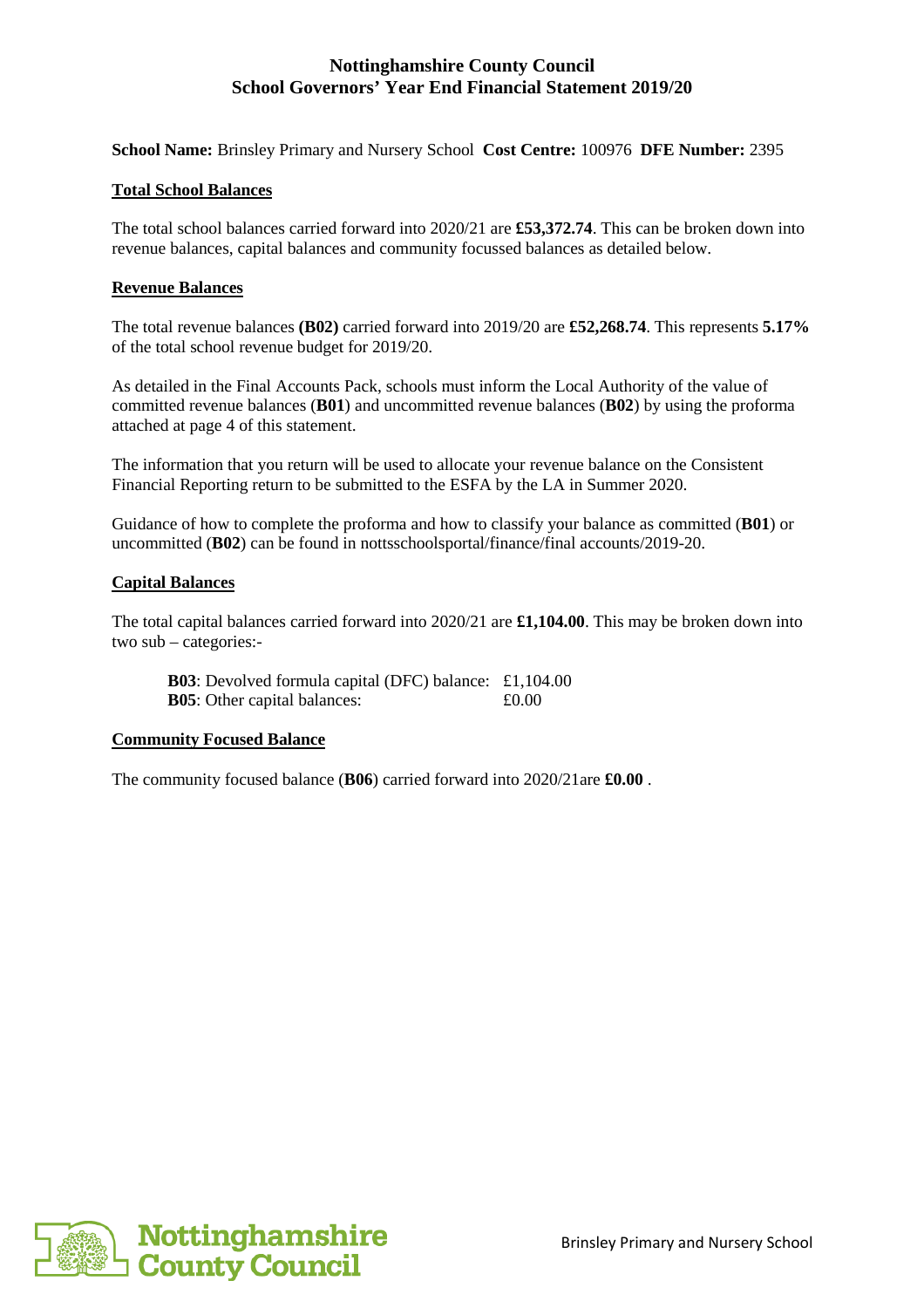| <b>CFR</b>        | <b>CFR Heading</b>                                                | 2019/20             | 2019/20                    | 2019/20 CFR              | 2018/19 CFR                |
|-------------------|-------------------------------------------------------------------|---------------------|----------------------------|--------------------------|----------------------------|
| <b>Ref</b>        |                                                                   | <b>Budget</b>       | <b>Actual</b>              | <b>Total</b>             | <b>Total</b>               |
|                   | <b>Revenue Income</b>                                             |                     |                            |                          |                            |
| I <sub>01</sub>   | Funds delegated by the local authority                            | £928,120.00         | £0.00                      | £928,120.00              | £841,191.00                |
| <b>I02</b>        | Funding for sixth form students                                   | £0.00               | £0.00                      | £0.00                    | £0.00                      |
| <b>I03</b>        | High needs top-up funding                                         | £34,293.00          | £0.00                      | £34,293.00               | £19,599.00                 |
| <b>I04</b>        | Funding for minority ethnic pupils                                | £0.00               | £0.00                      | £0.00                    | £0.00                      |
| <b>I05</b>        | Pupil premium                                                     | £52,307.00          | £0.00                      | £52,307.00               | £45,499.00                 |
| <b>I06</b>        | Other government grants                                           | £0.00               | £0.00                      | £0.00                    | £0.00                      |
| <b>I07</b>        | Other grants and payments received                                | £0.00               | £15,615.80                 | £15,615.80               | £19,786.11                 |
| I08a              | Income from letting premises                                      | £0.00               | £7,248.71                  | £7,248.71                | £18,384.12                 |
| I08b<br>I09       | Other income from facilities and services<br>Income from catering | £0.00<br>£0.00      | £11,982.38                 | £11,982.38               | £0.00<br>£14,371.76        |
| <b>I10</b>        | Receipts from supply teacher insurance claims                     | £0.00               | £12,502.75<br>£24,263.55   | £12,502.75<br>£24,263.55 | £6,097.40                  |
| I11               | Receipts from other insurance claims                              | £0.00               | £0.00                      | £0.00                    | £0.00                      |
| I12               | Income from contributions to visits etc.                          | £0.00               | £11,478.50                 | £11,478.50               | £12,545.15                 |
| I13               | Donations and/or voluntary funds                                  | £0.00               | £5,003.40                  | £5,003.40                | £1,235.26                  |
| I15               | Pupil-focused extended school funding and/or grant                | £0.00               | £0.00                      | £0.00                    | £0.00                      |
| <b>I18</b>        | Additional grant for schools                                      | £48,650.00          | £0.00                      | £48,650.00               | £52,651.00                 |
|                   | <b>Total Revenue Income</b>                                       | £1,063,370.00       | £88,095.09                 | £1,151,465.09            | £1,031,359.80              |
|                   |                                                                   |                     |                            |                          |                            |
|                   | <b>Revenue Expenditure</b>                                        |                     |                            |                          |                            |
| E <sub>01</sub>   | Teaching staff                                                    | £0.00               | £459,064.66                | £459,064.66              | £401,308.57                |
| E02               | Supply teaching staff                                             | £0.00               | £9,703.93                  | £9,703.93                | £36,363.08                 |
| E03               | Education support staff                                           | £0.00               | £272,508.05                | £272,508.05              | £210,116.14                |
| E04               | Premises staff                                                    | £0.00               | £41,375.19                 | £41,375.19               | £38,883.51                 |
| E05               | Administrative and clerical staff                                 | £0.00               | £48,866.33                 | £48,866.33               | £44,946.70                 |
| E06               | Catering staff                                                    | £0.00               | £0.00                      | £0.00                    | £0.00                      |
| E <sub>07</sub>   | Cost of other staff                                               | £0.00               | £18,549.02                 | £18,549.02               | £15,992.23                 |
| E08               | Indirect employee expenses                                        | £0.00               | £489.83                    | £489.83                  | £345.03                    |
| E09               | Staff development and training                                    | £0.00               | £6,698.18                  | £6,698.18                | £10,400.66                 |
| E10               | Supply teacher insurance                                          | £0.00               | £12,261.12                 | £12,261.12               | £12,828.10                 |
| E11               | Staff-related insurance                                           | £0.00               | £0.00                      | £0.00                    | £0.00                      |
| E12               | Building maintenance and improvement                              | £0.00               | £26,274.64                 | £26,274.64               | £16,711.30<br>£15,942.02   |
| E13               | Grounds maintenance and improvement                               | £0.00               |                            | £4,502.80<br>£4,502.80   |                            |
| E14               | Cleaning and caretaking                                           | £0.00               | £3,049.23<br>£3,049.23     |                          | £2,030.46                  |
| E15               | Water and sewerage                                                | £0.00               | £3,604.32<br>£3,604.32     |                          | £5,382.27                  |
| E16<br>E18        | Energy                                                            | £0.00<br>£0.00      | £15,291.61                 | £15,291.61               | £15,325.52                 |
| E19               | Other occupation costs                                            | $\pounds0.00$       | £1,505.67<br>£32,953.87    | £1,505.67<br>£32,953.87  | £1,192.48<br>£23,958.78    |
| E20               | Learning resources<br>ICT learning resources                      | $\pounds0.00$       | £8,907.87                  | £8,907.87                | £14,253.04                 |
| E21               | <b>Examination</b> fees                                           | $\pounds0.00$       | $\pounds0.00$              | $\pounds0.00$            | $\pounds0.00$              |
| E22               | Administrative supplies                                           | £0.00               | £9,527.53                  | £9,527.53                | £6,150.99                  |
| E23               | Other insurance premiums                                          | £0.00               | £10,257.96                 | £10,257.96               | £9,362.52                  |
| E24               | Special facilities                                                | £0.00               | $\pounds0.00$<br>£0.00     |                          | £0.00                      |
| E25               | Catering supplies                                                 | £0.00               | £53,640.13                 | £53,640.13               | £49,626.07                 |
| E26               | Agency supply teaching staff                                      | £0.00               | £43,809.50                 | £43,809.50               | £34,834.50                 |
| E27               | Bought-in professional services: curriculum                       | £0.00               | £32,601.26                 | £32,601.26               | £36,062.53                 |
| E <sub>28</sub> a | Bought-in professional services: other (except PFI)               | £0.00               | £39,373.65                 | £39,373.65               | £25,615.10                 |
| E <sub>28</sub> b | Bought-in professional services: other (PFI)                      | £0.00               | £0.00                      | £0.00                    | £0.00                      |
| E29               | Loan interest                                                     | $\pounds0.00$       | £0.00                      | $\pounds0.00$            | $\pounds0.00$              |
| E30               | Direct revenue financing (RCCO)                                   | £0.00               | £0.00                      | £0.00                    | £0.00                      |
|                   | <b>Total Revenue Expenditure</b>                                  | $\pmb{\pounds}0.00$ | £1,154,816.35              | £1,154,816.35            | £1,027,631.60              |
|                   | <b>Revenue Balances</b>                                           | <b>B/Fwd</b>        | Movement                   | C/Fwd                    |                            |
|                   |                                                                   | from 2018/19        |                            | to 2020/21               |                            |
|                   | <b>B01 and B02</b>                                                | £55,620.00          | $-£3,351.26$               | £52,268.74               |                            |
|                   | Memorandum                                                        |                     | <b>Expenditure 2019/20</b> |                          | <b>Expenditure 2018/19</b> |
| E17               | Rates (not charged directly to the school)                        |                     | £14,714.52                 |                          | £11,497.31                 |

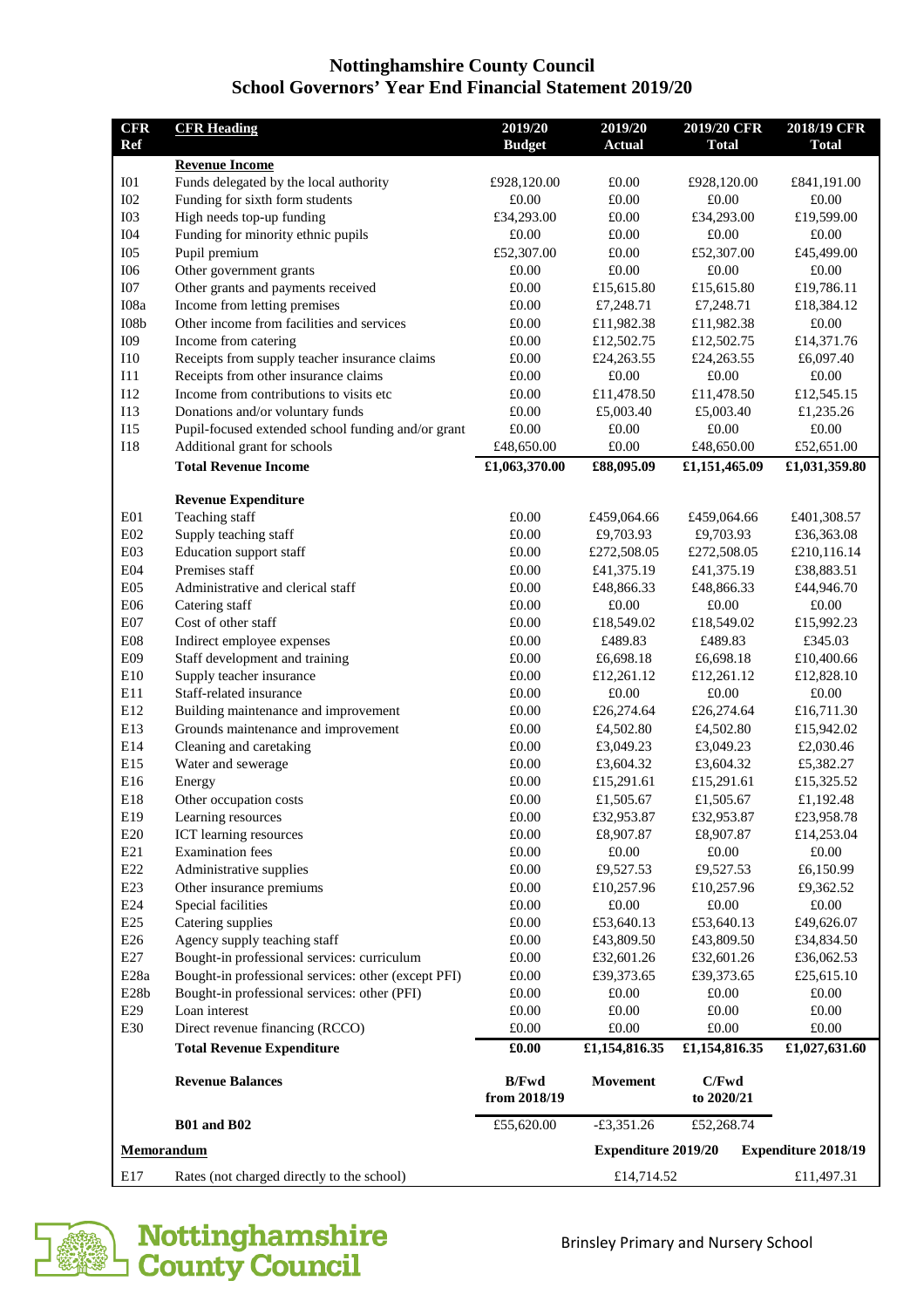| <b>CFR</b><br>Ref | <b>CFR Heading</b>                          | 2019/20<br><b>Budget</b>     | 2019/20<br><b>Actual</b> | 2019/20<br><b>CFR</b><br>Total | 2018/19 CFR<br><b>Total</b> |
|-------------------|---------------------------------------------|------------------------------|--------------------------|--------------------------------|-----------------------------|
|                   | <b>Capital Income</b>                       |                              |                          |                                |                             |
| CI01              | Capital income                              | £6,343.00                    | £0.00                    | £6,343.00                      | £15,214.00                  |
| CI03              | Voluntary or private income                 | £0.00                        | £0.00                    | £0.00                          | £0.00                       |
| CI04              | Direct revenue financing                    | £0.00                        | £0.00                    | £0.00                          | £0.00                       |
|                   | <b>Total Capital Income</b>                 | £6,343.00                    | £0.00                    | £6,343.00                      | £15,214.00                  |
|                   | <b>Capital Expenditure</b>                  |                              |                          |                                |                             |
| CE01              | Acquisition of land and existing buildings  | £0.00                        | £0.00                    | £0.00                          | £0.00                       |
| CE <sub>02</sub>  | New construction, conversion and renovation | £0.00                        | £15,624.00               | £15,624.00                     | £0.00                       |
| CE <sub>03</sub>  | Vehicles, plant, equipment and machinery    | £0.00                        | £0.00                    | £0.00                          | £0.00                       |
| CE04              | Information and communication technology    | £0.00                        | £4,829.00                | £4,829.00                      | £0.00                       |
|                   | <b>Total Capital Expenditure</b>            | £0.00                        | £20,453.00               | £20,453.00                     | £0.00                       |
|                   | <b>Capital Balances</b>                     | <b>B/Fwd from</b><br>2018/19 | <b>Movement</b>          | C/Fwd to<br>2020/21            |                             |
| <b>B03</b>        | Devolved formula capital (DFC) balance      | £15,214.00                   | $-£14,110.00$            | £1,104.00                      |                             |
| <b>B05</b>        | Other capital balances                      | £0.00                        | £0.00                    | £0.00                          |                             |
|                   | <b>Total Capital Balances</b>               | £15,214.00                   | $-£14,110.00$            | £1,104.00                      |                             |
|                   |                                             |                              |                          |                                |                             |

| <b>CFR</b><br>Ref | <b>CFR Heading</b>                                           | 2019/20<br><b>Budget</b>     | 2019/20<br><b>Actual</b> | 2019/20<br><b>CFR</b> Total | 2018/19 CFR<br><b>Total</b> |
|-------------------|--------------------------------------------------------------|------------------------------|--------------------------|-----------------------------|-----------------------------|
|                   | <b>Community Focused Revenue Income</b>                      |                              |                          |                             |                             |
| I16               | Community-focused school funding and/or grants               | £0.00                        | £0.00                    | £0.00                       | £0.00                       |
| 117               | Community-focused school facilities income                   | £0.00                        | £0.00                    | £0.00                       | £0.00                       |
|                   | <b>Total Community Focused Revenue Income</b>                | £0.00                        | £0.00                    | £0.00                       | £0.00                       |
|                   | <b>Community Focused Revenue Expenditure</b>                 |                              |                          |                             |                             |
| E31               | Community-focused school staff                               | £0.00                        | £0.00                    | £0.00                       | £0.00                       |
| E32               | Community-focused school costs                               | £0.00                        | £0.00                    | £0.00                       | £0.00                       |
|                   | <b>Total Community Focused Revenue</b><br><b>Expenditure</b> | £0.00                        | £0.00                    | £0.00                       | £0.00                       |
|                   | <b>Community Focused Balance</b>                             | <b>B/Fwd from</b><br>2018/19 | Movement                 | C/Fwd to<br>2020/21         |                             |
|                   |                                                              | £0.00                        | £0.00                    | £0.00                       |                             |

| <b>Total School Balances</b> | <b>B/Fwd from</b><br>2018/19 | Movement      | C/Fwd to<br>2020/21 |
|------------------------------|------------------------------|---------------|---------------------|
| Total Income                 |                              | £1,157,808.09 |                     |
| <b>Total Expenditure</b>     |                              | £1,175,269.35 |                     |
| <b>Total School Balances</b> | £70,834.00                   | $-£17,461,26$ | £53,372.74          |